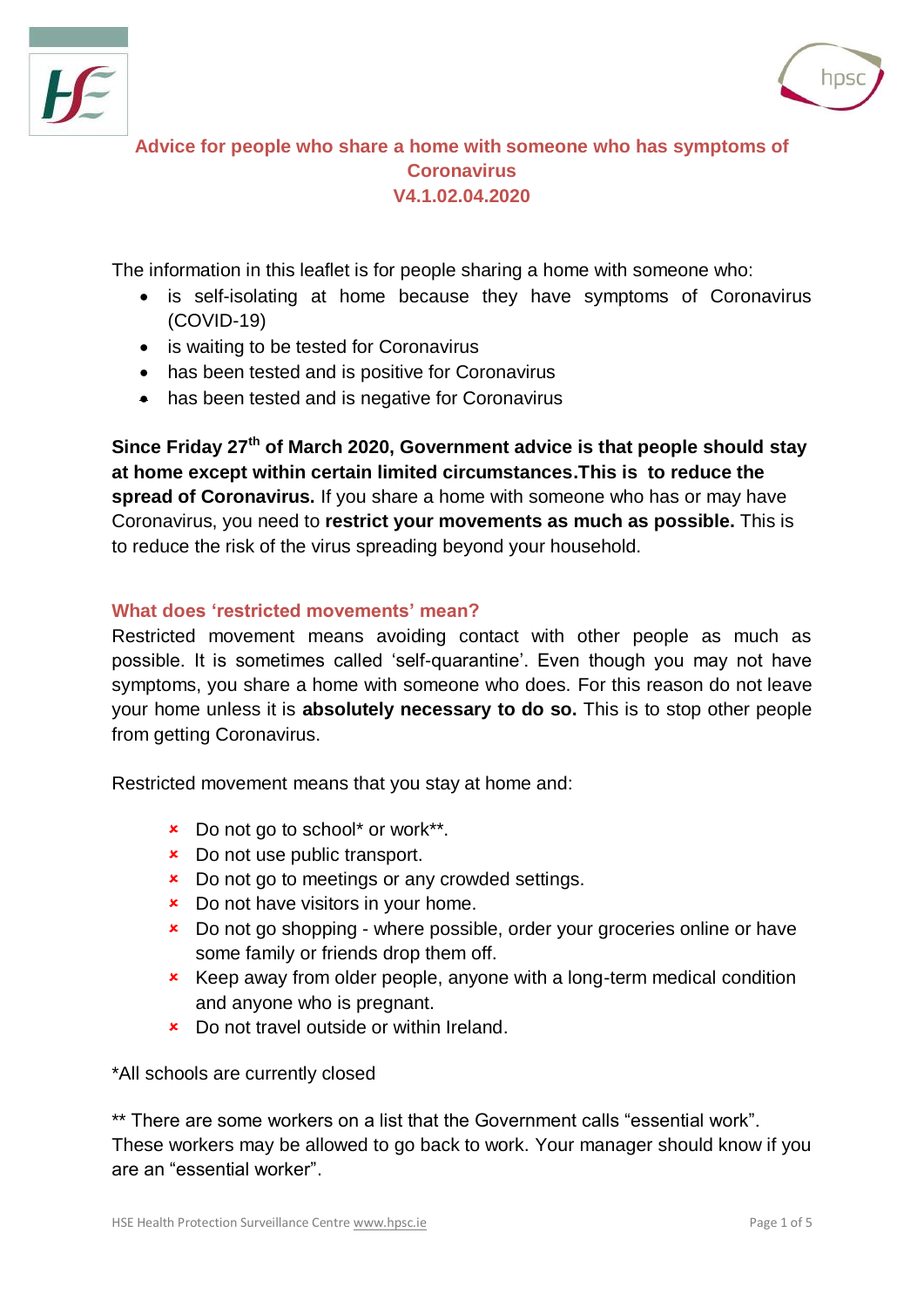#### **How long do I have to restrict my movements for?**

You should restrict your movements for 14 days from when the person who has symptoms of Coronavirus begins to self-isolate. If it is not possible for them to selfisolate at home, contact your doctor for specific advice.

If you remain well, you can return to normal activities, **following current Government advice,** after the 14 days.

If the person in your home who has symptoms is tested for Coronavirus and the virus is not detected, you can return to normal activities straight away, **following the Government advice**. However, it is possible that the person has another infectious illness, such as flu. Avoid contact with them as much as possible until 48 hours after their symptoms have gone away.

If you begin to have symptoms of Coronavirus during these 14 days, self-isolate at home and contact your doctor by phone for advice.

## **Keep yourself safe and well**

- It is very easy to become anxious and lonely when you have to spend time on your own. Stay in contact with family and friends by phone during this time. For more information on minding your mental health during the Coronavirus outbreak go to [www.hse.ie.](https://www2.hse.ie/wellbeing/mental-health/minding-your-mental-health-during-the-coronavirus-outbreak.html) or [www.yourmentalhealth.ie.](http://www.yourmentalhealth.ie/) Older people can telephone the charity Alone on 0818 222 024 from Monday to Sunday, 8am to 8pm.
- Although you have been asked to stay at home, it is important you keep yourself mobile by getting up and moving around as much as possible. If you have your own outdoor space, you can go out to get some fresh air but please keep away from other people, including neighbours. Keep a distance of at least 1 metre (3ft) but where possible 2 metres (6.5 feet) from other people.

## **1. Clean your hands often (wash with soap or handrub/gel)**

- Clean your hands regularly. **This is one of the most important things you can do.**
- Use moisturiser on your hands after washing, to stop your skin becoming dry and sore.
- Be especially careful to do this anytime you have had to touch the person who is sick or anything they have used. Use household or rubber gloves, where possible.

#### **2. Don't spend much time with the person who is sick**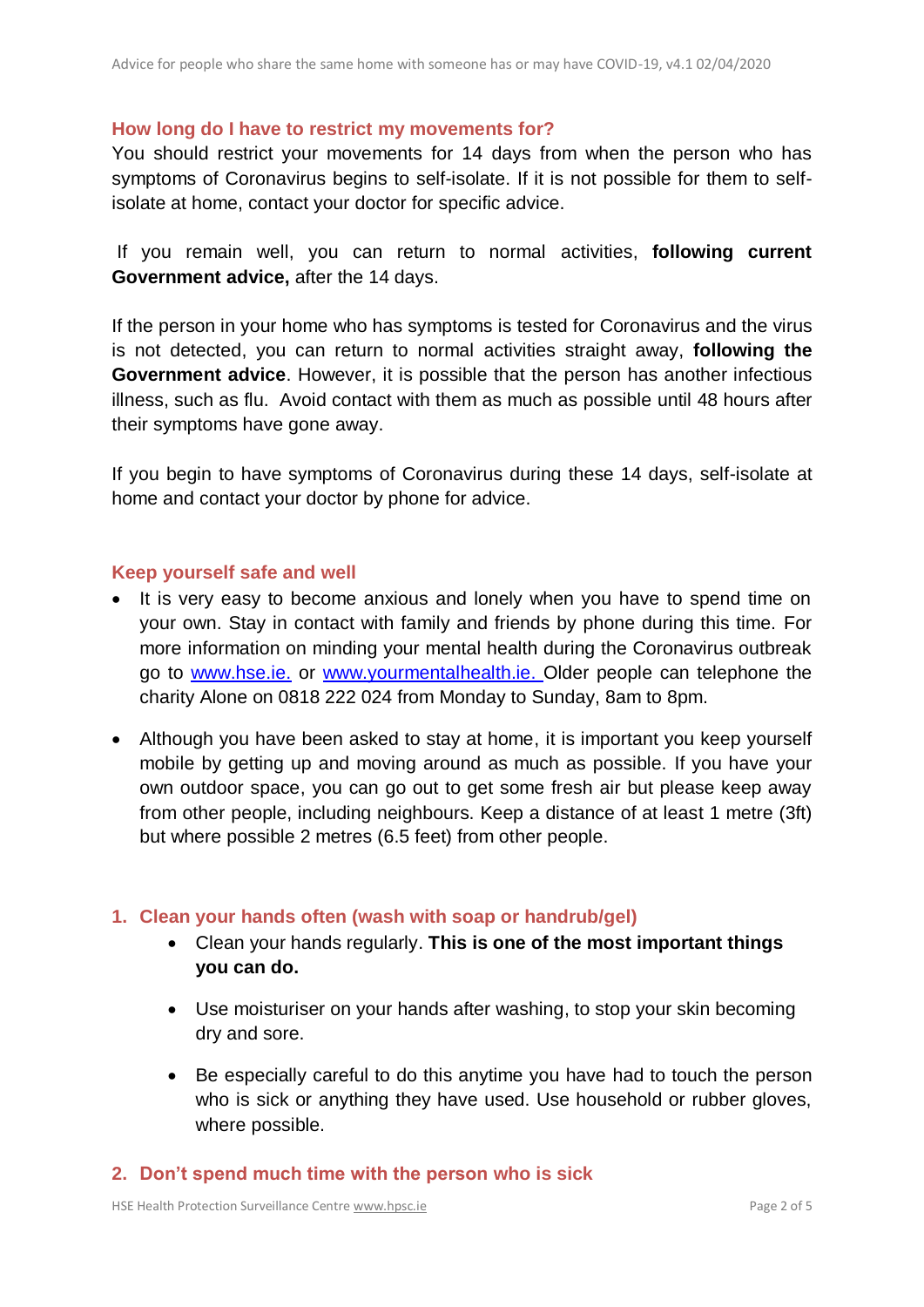- It is best to stay out of the room they are in as much as possible and avoid touching. Try to stay at least 1 metre (3 feet) and where possible 2 meres (6.5 feet) away from them.
- Use your phones to talk, even though you are in the same home.
- 3. **Make sure that any room you have to share with the person (kitchen, bathroom) is well ventilated.** 
	- Keep windows open as much as you can.
- **4. Do not invite visitors into the home**
	- Do not invite or allow unnecessary visitors to come into the home.
	- If someone urgently needs to come to the home, keep them at least 1 metre (3 feet) and where possible 2 metres (6.5 feet) away from the person who is sick.
- **5. Be sure that people who are high risk of severe illness are not near the person who is sick**
	- Don't let anyone who is at high risk of severe infection care for the person who is sick or come close to them. This includes people who live in your home who:
		- o have a long-term illness
		- o may have a weak immune system
		- o are over 70 years
		- o are pregnant
	- Try to avoid contact with these higher-risk people during the 14-day period when you are restricting your movements.

## 6. **Avoid sharing household things**

- Do not share food, dishes, drinking glasses, cups, knives, forks, spoons, towels, bedding or other items with the person who has symptoms until the items have been carefully washed.
- Wash the items in a dishwasher or with washing up liquid and hot water. Wear household or rubber gloves if available. The gloves can be washed and dried after use. Wash hands thoroughly with soap and water after removing the gloves.
- If the person who is sick has used remote controls or similar items, clean them before someone else in the home uses them.

## **7. Toileting and bathing**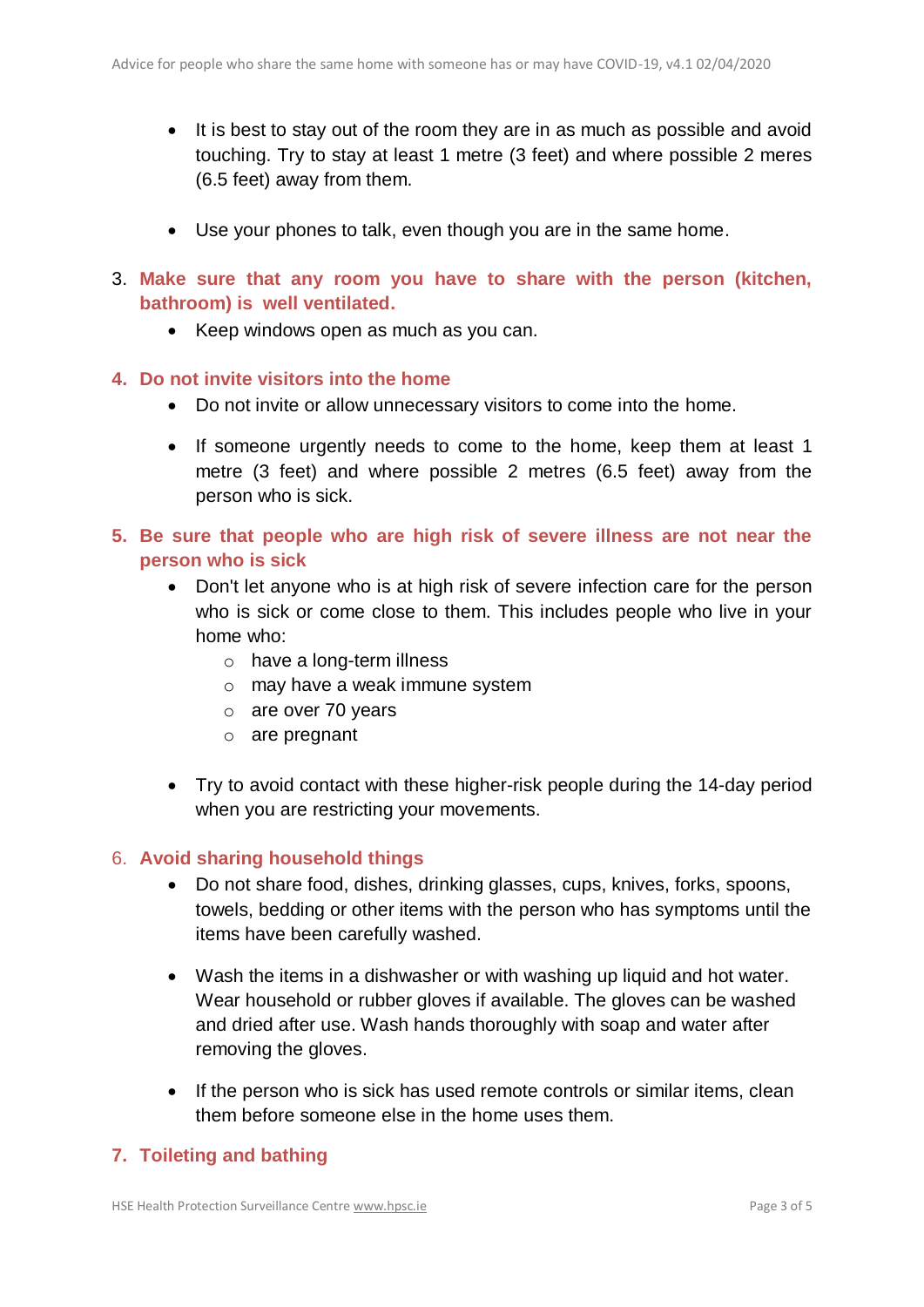- The person with symptoms of Coronavirus should have their own toilet and bathroom if possible.
- If they can't have their own toilet or bathroom, check that the room is clean after use, and clean your hands afterwards.
- Do not share towels.

## **8. Household cleaning**

- Clean surfaces in the home with your usual cleaning products every day. This includes kitchen counter-tops, table-tops, doorknobs, banisters, bathroom fixtures, toilets and toilet handles, phones, keyboards, tablets and bedside tables.
- Use your usual household products, like detergents and bleach, as these are very good at getting rid of the virus. Follow the instructions on the manufacturer's label and check they can be used on the surface you are cleaning.
- Wear household or rubber gloves when cleaning surfaces or handling dirty laundry. Wash and dry the gloves after use. Always wash your hands after you take off the gloves.
- Wash reusable cleaning cloths in a hot wash cycle of a washing machine after use.
- Put disposable gloves and cleaning cloths in a plastic waste bag after using them (See advice about managing rubbish below).

## **9. Laundry**

- Wash laundry at the highest temperature that the material can stand.
- Tumble dry items and iron using a hot setting or steam iron.
- Wear household or rubber gloves when handling dirty laundry and hold the items away from yourself.
- Wash your hands after handling dirty laundry, whether you used gloves or not.
- Do not send laundry to a laundrette.

## **10.Managing rubbish**

 Put all personal waste including used tissues and all cleaning waste in a plastic rubbish bag.